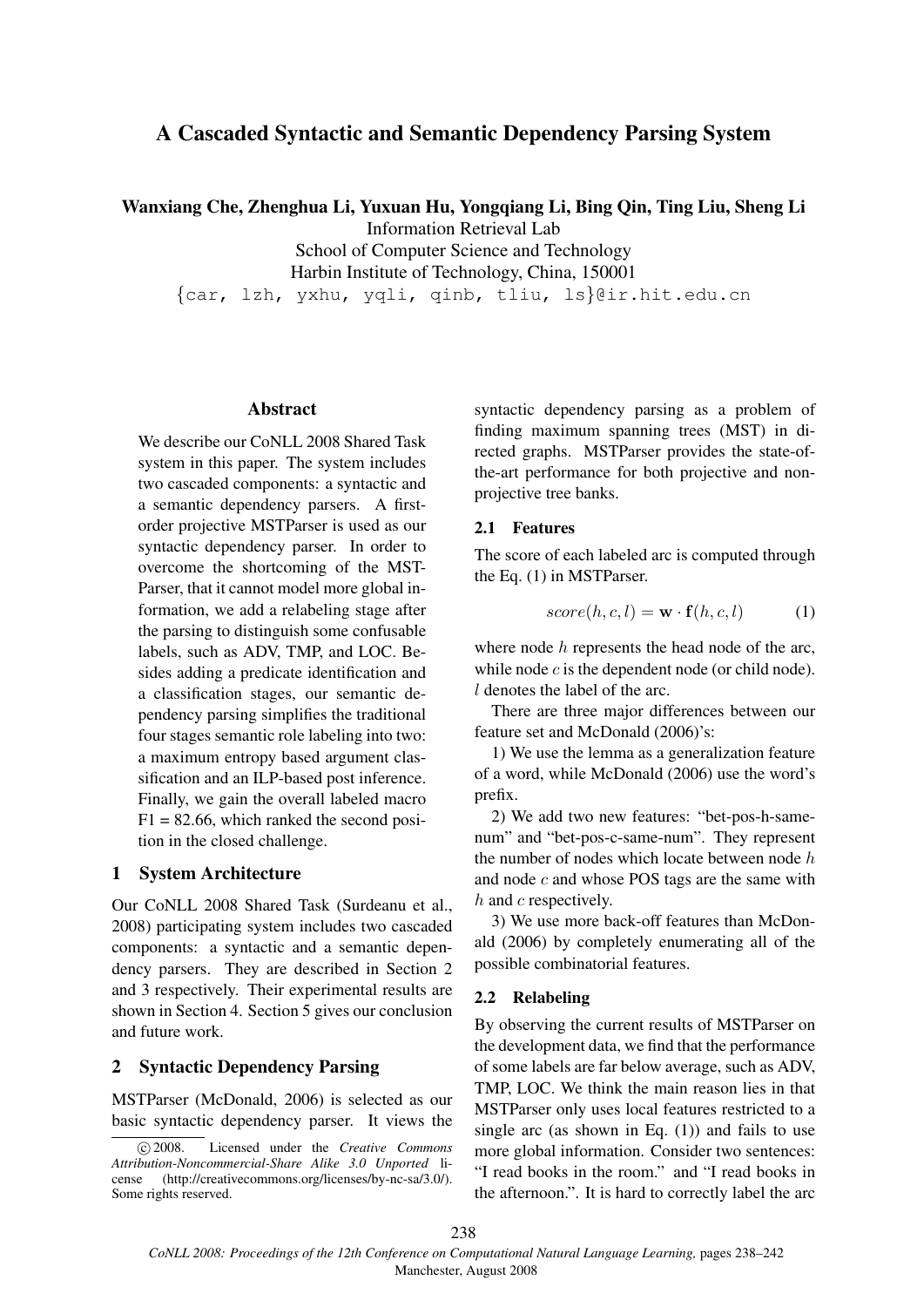| Deprel      | Total | Mislabeled as                     |
|-------------|-------|-----------------------------------|
| <b>NMOD</b> | 8,922 | NAME [0.4], DEP [0.4], LOC [0.1], |
|             |       | $AMOD$ [0.1]                      |
| OBJ         | 1,728 | TMP [0.5], ADV [0.4], OPRD[0.3]   |
| <b>ADV</b>  | 1,256 | TMP [2.9], LOC [2.3], MNR [1.8],  |
|             |       | DIR [1.5]                         |
| <b>NAME</b> | 1,138 | <b>NMOD</b> [2.2]                 |
| VC.         | 953   | <b>PRD</b> [0.9]                  |
| <b>DEP</b>  | 772   | <b>NMOD</b> [4.0]                 |
| TMP         | 755   | ADV [9.9], LOC [6.5]              |
| LOC         | 556   | ADV [12.6], NMOD [7.9], TMP [5.9] |
| <b>AMOD</b> | 536   | ADV [2.2]                         |
| <b>PRD</b>  | 509   | VC [4.7]                          |
| APPO        | 444   | NMOD [2.5]                        |
| OPRD        | 373   | OBJ [4.6]                         |
| <b>DIR</b>  | 119   | ADV [18.5]                        |
| <b>MNR</b>  | 109   | ADV [28.4]                        |

Table 1: Error Analysis of Each Label

between "read" and "in" unless we know the object of "in".

We count the errors of each label, and show the top ones in Table 1. "Total" refers to the total number of the corresponding label in the development data. The column of "Mislabeled as" lists the labels that an arc may be mislabeled as. The number in brackets shows the percentage of mislabeling. As shown in the table, some labels are often confusable with each other, such as ADV, LOC and TMP.

### 2.3 Relabeling using Maximum Entropy **Classifier**

We constructed two confusable label set which have a higher mutual mislabeling proportion: (NMOD, LOC, ADV, TMP, MNR, DIR) and (OBJ, OPRD). A maximum entropy classifier is used to relabel them.

Features are shown in Table 2. The first column lists local features, which contains information of the head node  $h$  and the dependent node  $c$  of an arc. "+ dir dist" means that conjoining existing features with arc direction and distance composes new features. The second column lists features using the information of node  $c$ 's children. "word  $cc$  c" represents form or lemma of one child of the node c. "dir c" and "dist c" represents the direction and distance of the arc which links node  $c$  to its child. The back-off technique is also used on these features.

|               | Local features $(+$ dir dist) Global features $(+$ dir $\ c$ dist $\ c)$ |
|---------------|--------------------------------------------------------------------------|
| word_h word_c | word_h word_c word_c_c                                                   |

Table 2: Relabeling Feature Set (+ dir dist)

# 3 Semantic Dependency Parsing

### 3.1 Architecture

The whole procedure is divided into four separate stages: Predicate Identification, Predicate Classification, Semantic Role Classification, and Post Inference.

During the Predicate Identification stage we examine each word in a sentence to discover target predicates, including both noun predicates (from NomBank) and verb predicates (from PropBank). In the Predicate Classification stage, each predicate is assigned a certain sense number. For each predicate, the probabilities of a word in the sentence to be each semantic role are predicted in the Semantic Role Classification stage. Maximum entropy model is selected as our classifiers in these stages. Finally an ILP (Integer Linear Programming) based method is adopted for post inference (Punyakanok et al., 2004).

# 3.2 Predicate Identification

The predicate identification is treated as a binary classification problem. Each word in a sentence is predicted to be a predicate or not to be. A set of features are extracted for each word, and an optimized subset of them are adopted in our final system. The following is a full list of the features:

DEPREL (a1): Type of relation to the parent.

WORD (a21), POS (a22), LEMMA (a23), HEAD (a31), HEAD POS (a32), HEAD LEMMA (a33): The forms, POS tags and lemmas of a word and it's headword (parent) .

FIRST\_WORD (a41), FIRST\_POS (a42), FIRST\_LEMMA (a43), LAST\_WORD (a51), LAST\_POS (a52), LAST\_LEMMA (a53): A corresponding "constituent" for a word consists of all descendants of it. The forms, POS tags and lemmas of both the first and the last words in the constituent are extracted.

POS PAT (a6): A "POS pattern" is produced for the corresponding constituent as follows: a POS bag is produced with the POS tags of the words in the constituent except for the first and the last ones, duplicated tags removed and the original order ignored. Then we have the POS PAT feature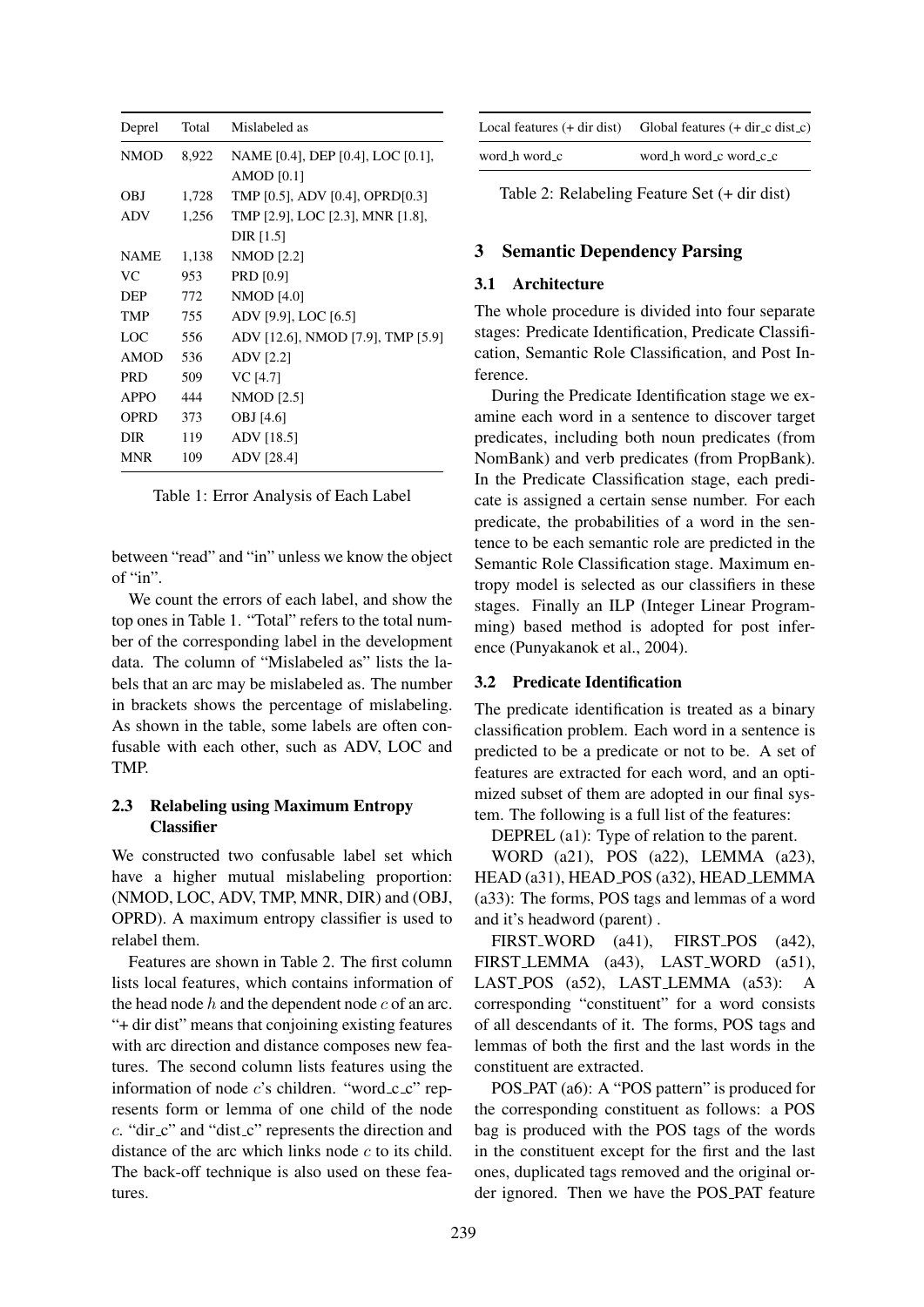by combining the POS tag of the first word, the bag and the POS tag of the last word.

CHD\_POS (a71), CHD\_POS\_NDUP (a72), CHD REL (a73), CHD REL NDUP (a74): The POS tags of the child words are joined together to form feature CHD POS. With adjacently duplicated tags reduced to one, feature CHD POS NDUP is produced. Similarly we can get CHD REL and CHD REL NDUP too, with the relation types substituted for the POS tags.

SIB\_REL (a81), SIB\_REL\_NDUP (a82), SIB POS (a83), SIB POS NDUP (a84): Sibling words (including the target word itself) and the corresponding dependency relations (or POS tags) are considered as well. Four features are formed similarly to those of child words.

VERB VOICE (a9): Verbs are examined for voices: if the headword lemma is either "be" or "get", or else the relation type is "APPO", then the verb is considered passive, otherwise active.

Also we used some "combined" features which are combinations of single features. The final optimized feature set is (a1, a21, a22, a31, a32, a41, a42, a51, a52, a6, a72, a73, a74, a81, a82, a83, a1+a21, a21+a31, a21+a6, a21+a74, a73+a81, a81+a83).

# 3.3 Predicate Classification

After predicate identification is done, the resulting predicates are processed for sense classification. A classifier is trained for each predicate that has multiple senses on the training data (There are totally 962 multi-sense predicates on the training corpus, taking up 14% of all) In additional to those features described in the predicate identification section, some new ones relating to the predicate word are introduced:

BAG\_OF\_WORD (b11), BAG\_OF\_WORD\_O (b12): All words in a sentence joined, namely "Bag of Words". And an "ordered" version is introduced where each word is prefixed with a letter "L", "R" or "T" indicating it's to the left or right of the predicate or is the predicate itself.

BAG OF POS O (b21), BAG OF POS N (b22): The POS tags prefixed with "L", "R" or "T" indicating the word position joined together, namely "Bag of POS (Ordered)". With the prefixed letter changed to a number indicating the distance to the predicate (negative for being left to the predicate and positive for right), another feature is formed, namely "Bag of POS (Numbered)".

WIND5\_BIGRAM (b3): 5 closest words from both left and right plus the predicate itself, in total 11 words form a "window", within which bigrams are enumerated.

The final optimized feature set for the task of predicate classification is (a1, a21, a23, a71, a72, a73, a74, a81, a82, a83, a84, a9, b11, b12, b22, b3, a71+a9).

# 3.4 Semantic Role Classification

In our system, the identification and classification of semantic roles are achieved in a single stage (Liu et al., 2005) through one single classifier (actually two, one for noun predicates, and the other for verb predicates). Each word in a sentence is given probabilities to be each semantic role (including none of the these roles) for a predicate. Features introduced in addition to those of the previous subsections are the following:

POS PATH (c11), REL PATH (c12): The "POS Path" feature consists of POS tags of the words along the path from a word to the predicate. Other than "Up" and "Down", the "Left" and "Right" direction of the path is added. Similarly, the "Relation Path" feature consists of the relation types along the same path.

UP PATH (c21), UP REL PATH (c22): "Upstream paths" are parts of the above paths that stop at the common ancestor of a word and the predicate.

PATH LEN (c3): Length of the paths

POSITION (c4): The relative position of a word to the predicate: Left or Right.

PRED FAMILYSHIP (c5): "Familyship relation" between a word and the predicate, being one of "self", "child", "descendant", "parent", "ancestor", "sibling", and "not-relative".

PRED SENSE (c6): The lemma plus sense number of the predicate

As for the task of semantic role classification, the features of the predicate word in addition to those of the word under consideration can also be used; we mark features of the predicate with an extra 'p'. For example, the head word of the current word is represented as a31, and the head word of the predicate is represented as pa31. So, with no doubt for the representation, our final optimized feature set for the task of semantic role classification is (a1, a23, a33, a43, a53, a6, c11, c12, c21, c3, c4, c6, pa23, pa71, pa73,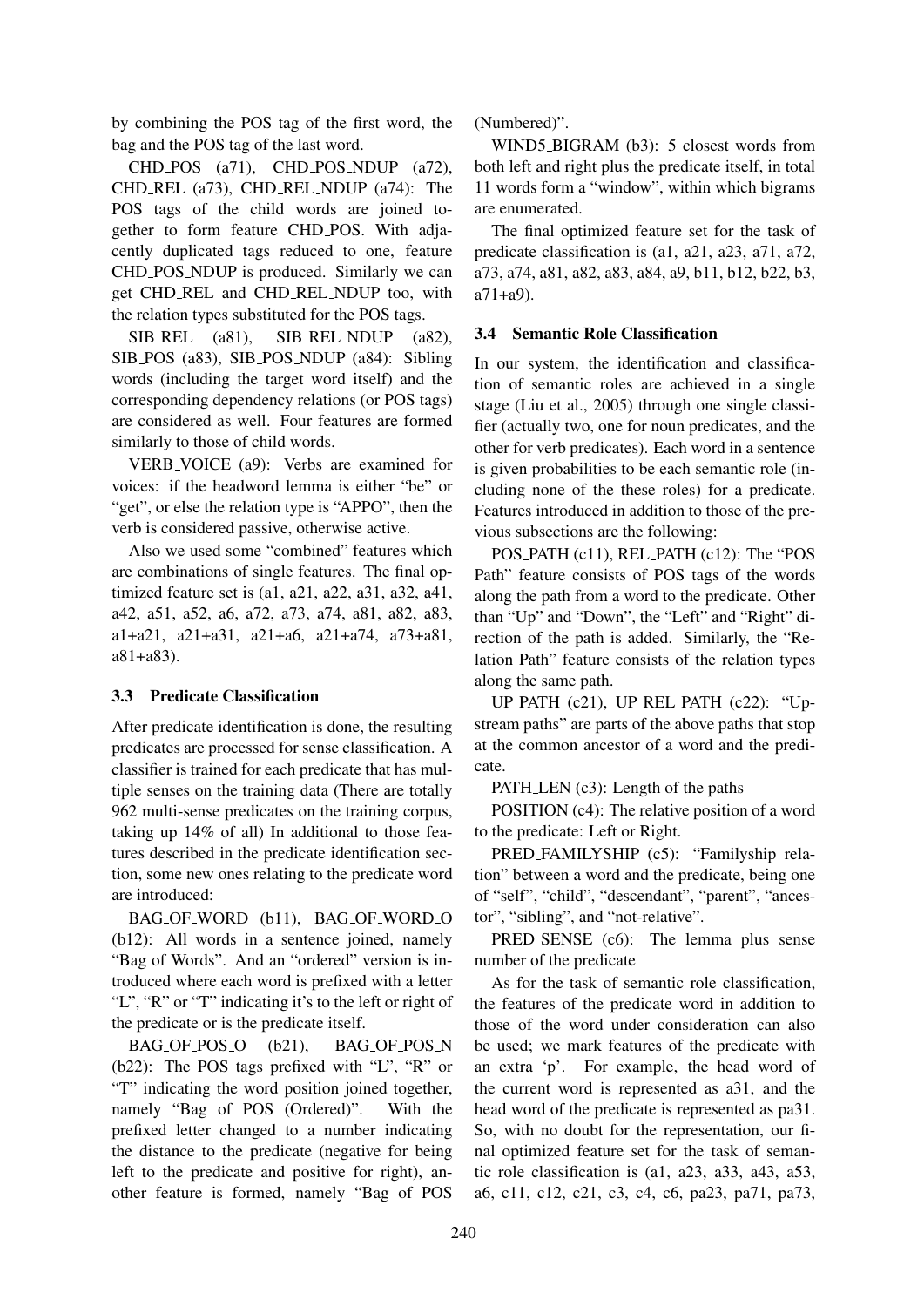pa83, a1+a23+a33, a21+c5, a23+c12, a33+c12, a33+c22, a6+a33, a73+c5, c11+c12, pa71+pa73).

### 3.5 ILP-based Post Inference

The final semantic role labeling result is generated through an ILP (Integer Linear Programming) based post inference method. An ILP problem is formulated with respect to the probability given by the above stage. The final labeling is formed at the same time when the problem is solved.

Let  $W$  be the set of words in the sentence, and R be the set of semantic role labels. A virtual label "NULL" is also added to  $R$ , representing "none of the roles is assigned".

For each word  $w \in W$  and semantic role label  $r \in R$  we create a binary variable  $v_{wr} \in (0, 1)$ , whose value indicates whether or not the word  $w$ is labeled as label  $r$ .  $p_{wr}$  denotes the possibility of word  $w$  to be labeled as role  $r$ . Obviously, when objective function  $f = \sum_{w,r} \log(p_{wr} \cdot v_{wr})$ is maximized, we can read the optimal labeling for a predicate from the assignments to the variables  $v_{wr}$ . There are three constrains used in our system:

C1: Each relation should be and only be labeled with one label (including the virtual label "NULL"), i.e.:

$$
\sum_r v_{wr} = 1
$$

C2: Roles with a small probability should never be labeled (except for the virtual role "NULL"). The threshold we use in our system is 0.3, which is optimized from the development data. i.e.:

$$
v_{wr} = 0, \text{ if } p_{wr} < 0.3 \text{ and } r \neq \text{``NULL''}
$$

C3: Statistics shows that the most roles (except for the virtual role "NULL") usually appear only once for a predicate, except for some rare exception. So we impose a no-duplicated-roles constraint with an exception list, which is constructed according to the times of semantic roles' duplication for each single predicate (different senses of a predicate are considered different) and the ratio of duplication to non-duplication.

$$
\sum_{r} v_{wr} \le 1,
$$
  
if  $\langle p, r \rangle \notin \{ \langle p, r \rangle | p \in P, r \in R; \text{ (2)}$   

$$
\frac{d_{pr}}{c_{pr} - d_{pr}} > 0.3 \land d_{pr} > 10 \}
$$

where  $P$  is the set of predicates;  $c_{pr}$  denotes the count of words in the training corpus, which are

| Predicate Type | Predicate    | Label          |
|----------------|--------------|----------------|
| Noun           | president.01 | A3             |
| Verb           | match.01     | A1             |
| Verb           | tie 01       | A1             |
| Verb           | link.01      | A <sub>1</sub> |
| Verb           | rate.01      | A <sub>0</sub> |
| Verb           | rate.01      | A2             |
| Verb           | attach 01    | $\mathsf{A}1$  |
| Verb           | connect.01   | $\mathsf{A}1$  |
| Verb           | fit.01       | $\mathsf{A}1$  |
| Noun           | trader.01    | SU             |

Table 3: No-duplicated-roles constraint exception list (obtained by Eq. (2))

labeled as  $r \in R$  for predicate  $p \in P$ ; while  $d_{pr}$ denotes something similar to  $c_{pr}$ , but what taken into account are only those words labeled with  $r$ , and there are more than one roles within the sentence for the same predicate. Table 3 lists the complete exception set, which has a size of only 10.

### 4 Experiments

The original MSTParser<sup>1</sup> is implemented in Java. We were confronted with memory shortage when trying to train a model with the entire CoNLL 2008 training data with 4GB memory. Therefore, we rewrote it with C++ which can manage the memory more exactly. Since the time was limited, we only rewrote the projective part without considering second-order parsing technique.

Our maximum entropy classifier is implemented with Maximum Entropy Modeling Toolkit<sup>2</sup>. The classifier parameters: gaussian prior and iterations, are tuned with the development data for different stages respectively.

lp\_solve  $5.5<sup>3</sup>$  is chosen as our ILP problem solver during the post inference stage.

The training time of the syntactic and the semantic parsers are 22 and 5 hours respectively, on all training data, with 2.0GHz Xeon CPU and 4G memory. While the prediction can be done within 10 and 5 minutes on the development data.

#### 4.1 Syntactic Dependency Parsing

The experiments on development data show that relabeling process is helpful, which improves the

<sup>1</sup> http://sourceforge.net/projects/mstparser

<sup>2</sup> http://homepages.inf.ed.ac.uk/s0450736/maxent toolkit.html

<sup>3</sup> http://sourceforge.net/projects/lpsolve